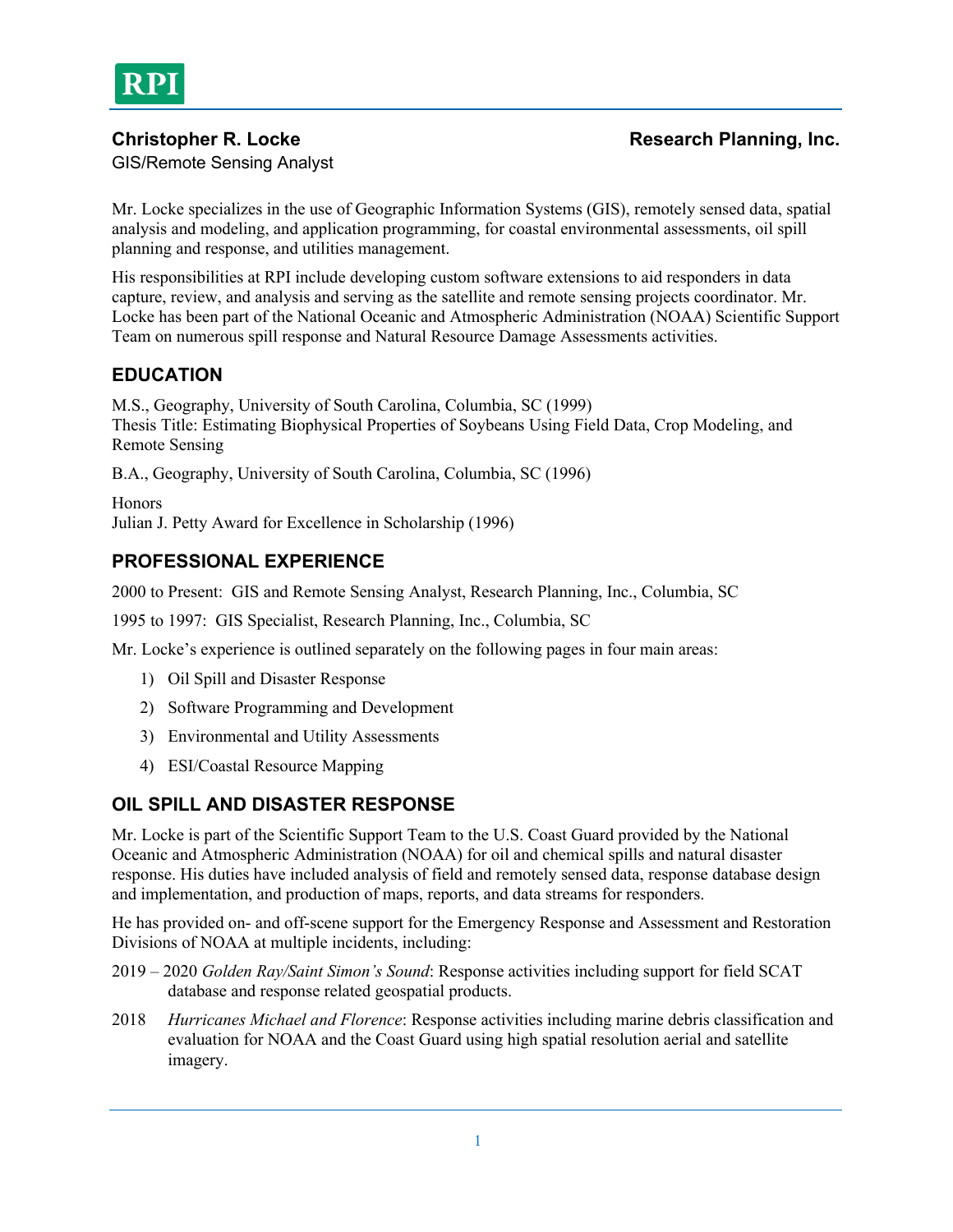

- 2017 *Hurricanes Irma and Maria*: Response activities including marine debris classification and evaluation for NOAA and the Coast Guard using high spatial resolution aerial and satellite imagery.
- 2010 2014 *Deepwater Horizon/MC 252*: Shoreline Cleanup Assessment Techniques (SCAT) field observations spatial Database Manager. Assisted with the development of the NOAA SCAT database used during the spill and follow up monitoring.
- 2010- 2011 Haiti Earthquake: Response activities including building damage assessments and GIS data prep for international relief agencies and NOAA responders. RPI was working in Haiti when the earthquake struck on the USAID Haiti Watershed Initiative (WINNER).
- 2007 Bayou Perot, LA: Oil type classification and volume estimation of spilled oil using digital aerial photography for on-scene management.
- 2005 Hurricane Katrina, LA: Combined LIDAR derived DEMs and priority satellite imagery to produce twelve hour interval flood level estimations in New Orleans.

#### **SOFTWARE PROGRAMMING AND DEVELOPMENT**

Mr. Locke has also worked extensively on coding software extensions for environmental decision making and the use of NOAA Environmental Sensitivity Index (ESI) data.

- 2020 Florida Wildlife Research Institute (ongoing): Development of a C# ArcPro Add-In to produce ESI atlas maps as well as user defined poster or page size maps.
- 2018 Florida Wildlife Research Institute: Development of a VB.Net ArcGIS Add-In to produce atlas style ESI maps for PDF or hardcopy distribution.
- 2015 RPI (In-house): Development of a VB.Net ArcGIS Add-In for quickly producing page and poster size maps from ESI data based on user queries.
- 2012 RPI (In-house): Development of ArcMap tools using Visual Basic for quality control of ESI production data.
- 2010 *Deepwater Horizon/MC 252*: Development of PHP tools for quick display of incident aerial photography.
- 2009 NOAA Emergency Response Division: Development of visualization tools in Google Earth for presenting NOAA Environmental Sensitivity Index (ESI) data.
- 2006-2007 Environmental Data Assessment Tool for American Samoa: Developed on-line tools to assist local users in accessing and utilizing NOAA environmental data sets.
- 2002-2003 NOAA Oil and Gas Infrastructure and Coastal Land Loss Risk Assessment for Louisiana: Programmed spatial risk analysis and software tools to assess risks to coastal oil and gas infrastructure in Louisiana from coastal land loss.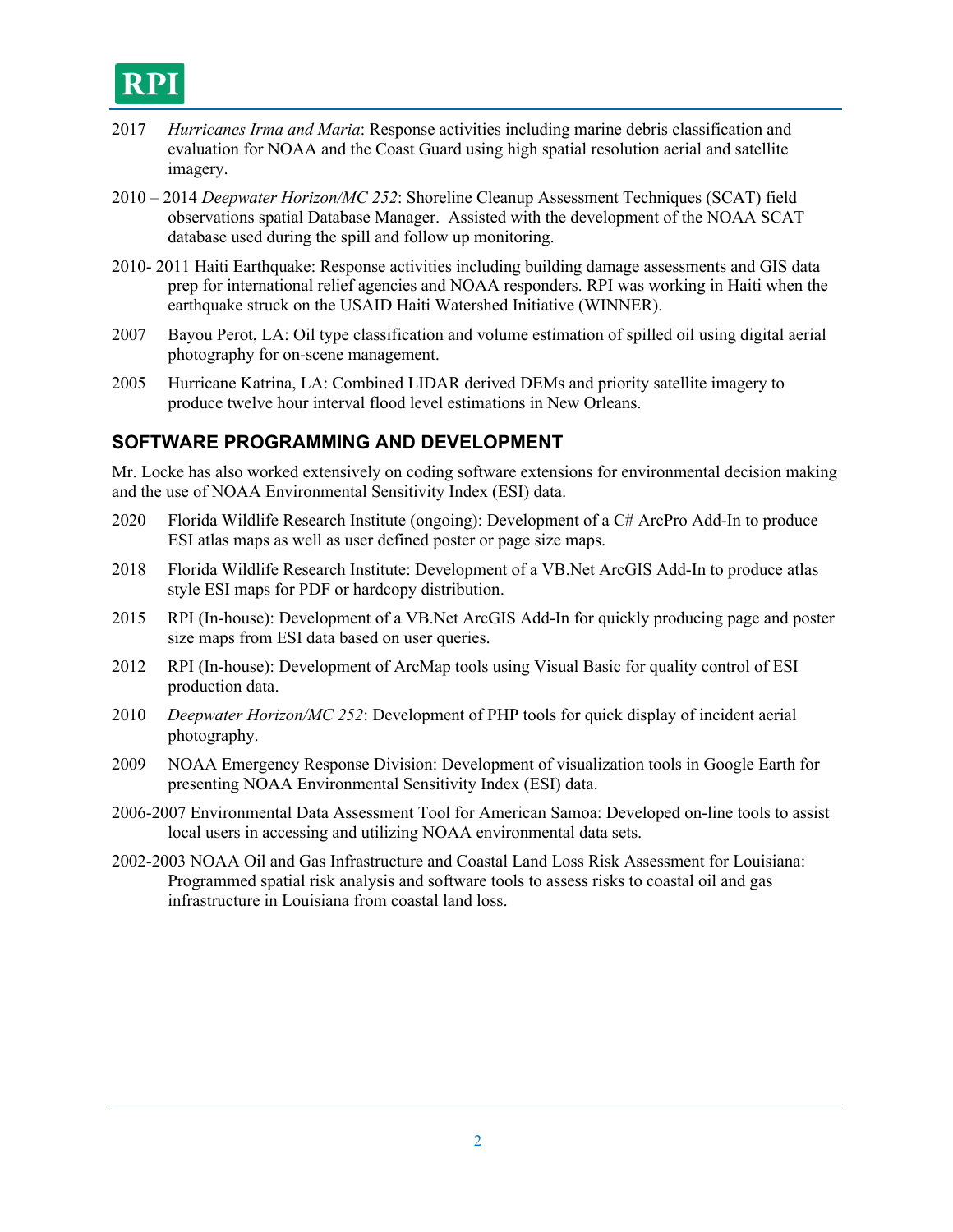## **ENVIRONMENTAL AND UTILITY ASSESSMENTS**

Mr. Locke has worked as a data analyst on multiple post incident Natural Resource Damage Assessment (NRDA) efforts for NOAA and other entities as well as using GIS and remote sensing technologies to provide data inputs and analysis for land use characterization, site planning, and environmental impacts monitoring.

- 2012 *Deepwater Horizon/MC 252* (NOAA): SCAT and remotely sensed data preparation and analysis for a variety of NRDA working groups.
- 2009-2012 Haiti Watershed Initiative (WINNER): GIS support and training of Haitian nationals for watershed modeling and field data collection in support of sustainable agricultural practices. Land use classification of project watersheds from high-resolution satellite imagery.
- 2008 *Cosco Busan*, CA (NOAA): Assisted the Trustees in the NRDA data analysis.
- 2005 2006 M/T *Athos* Spill (NOAA): Compiled data and methodologies for digital quantitative analysis of shoreline oiling extent and impact.
- 2008 Electric Utilities Field Assessments: CAD to GIS data conversion and field data collection tool development for an electrical engineering firm.
- 2007 NOAA HAZMAT Technologies Overview: Evaluation of existing and emerging technologies for remote data collection from space to underwater for assessments of coral and seagrass damage caused by vessel groundings.
- 2006 Power Utility Assessment Tool: Consultation and Development of GIS tools to aid an electrical engineering firm's utility pole damage assessments post Hurricanes Katrina and Rita in Mississippi.
- 2005 Hurricane Rita (NOAA): HAZMAT Debris Analysis. Data acquisition, preparation, and photo interpretation of Hurricane Rita debris issues for the Sabine National Wildlife Refuge.
- 2005 Ecuadorian Amazonia: Estimation of asphaltic mat volume using imagery, GPS delineation, and field sampling.
- 2004 2005 *Bouchard 120* Spill (NOAA): Compiled data and methodologies for digital quantitative analysis of shoreline oiling extent and impact.
- 2004 Buzzards Bay, MA: Inlet protection strategies. Data compilation and creation.
- 2004 Palmetto Bluff, SC: Marina site suitability study. Current and historical image interpretation for bank erosion analysis.
- 2003-2005 LSU Coastal Marine Institute: Louisiana coastline delineation and classification. Developed remote sensing techniques for classifying coastal habitats from satellite imagery following Environmental Sensitivity Index guidelines.
- 2003-2004 Harvest Hope Food Bank GIS: Data integration, compilation, and modeling for analysis of service gaps in South Carolina food bank distribution areas.
- 2003 Florida Power and Light (FPL): Analysis of FPL pipelines that intersect with High Consequence Areas (HCA) for drinking water and sensitive ecological environments.
- 2003 SIEPAC electrical corridor, Costa Rica: Environmental impact modeling for alternate routing in Costa Rica for a proposed electricity transmission line connecting Mexico and Panama.
- 2002 2003 Arabian Gulf UNCC Gulf War Shoreline Survey: Analyzed and quantified oiling degree and extent from field work and remotely sensed imagery.